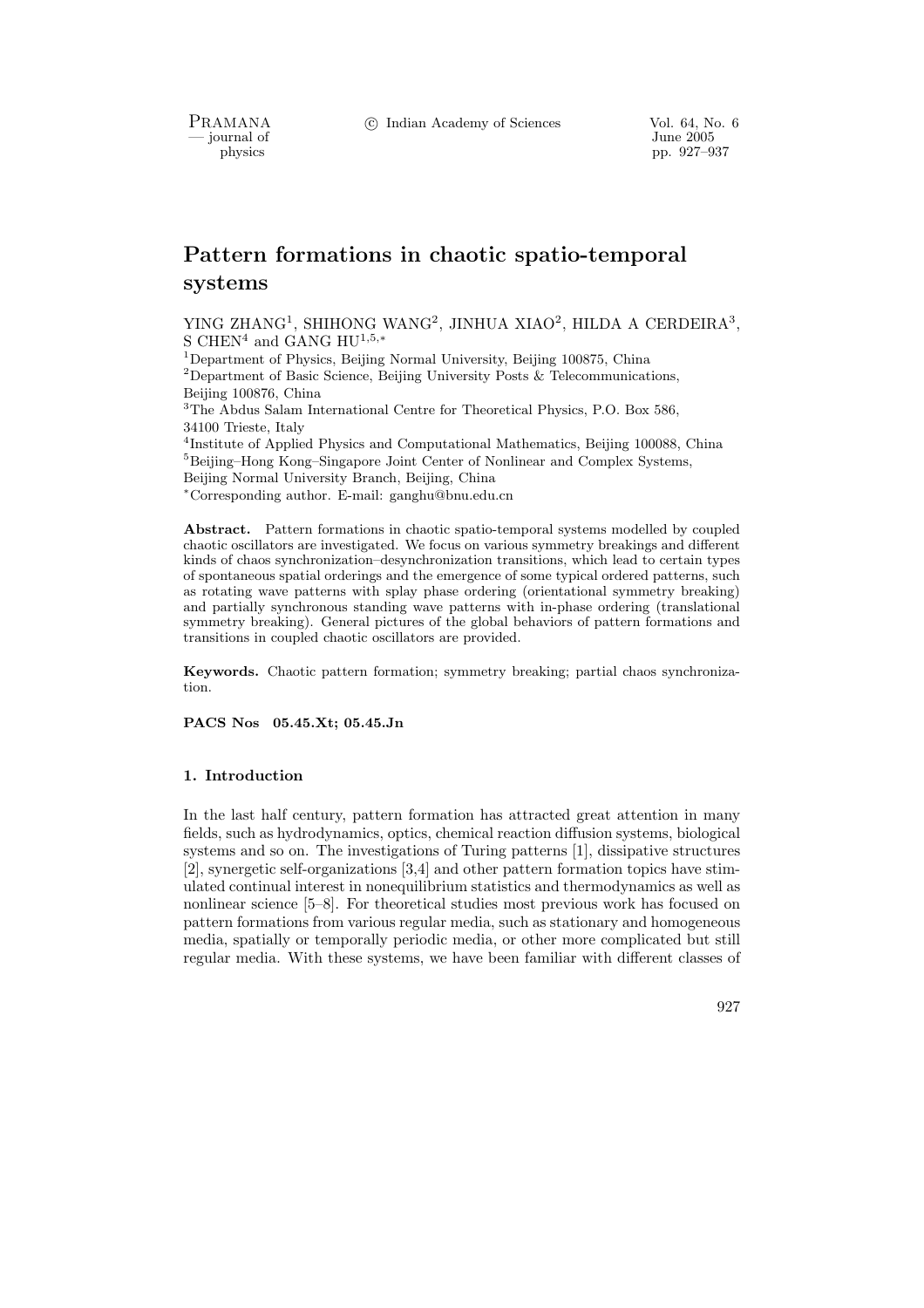instabilities or bifurcations leading to diverse interesting spatio-temporally ordered patterns [1–8].

In the last few decades the issue of chaos in spatio-temporal systems has become one of the central issues in nonlinear science [9–18]. Due to its random-like behavior, spatio-temporal chaos has also been an important topic in statistical physics. Other interesting problems arise in the context of spatio-temporal chaos: how ordered patterns can be formed from chaotic media; how various instabilities of chaos play essential roles in determining different types of pattern formations from chaos; how the concepts of chaos and pattern orders can be compatible with each other; and whether there are some general rules governing the variations from chaos to pattern formations. Most of the above problems have not been well answered so far, though some of them have been studied recently [9–18]. In this invited paper we discuss pattern formations from chaotic spatio-temporal systems modelled by coupled chaotic oscillators with a finite system size. We show that various ordered patterns can emerge from chaos via bifurcations characterized by different synchronization and desynchronization transitions, and some symmetry breakings and symmetry recoverings are associated with these transitions and pattern formations. In particular, we find that interesting periodic rotating wave patterns with splay phase ordering can appear from desynchronous spatio-temporal chaos via orientational symmetry breaking; and partially synchronous standing wave patterns with in-phase ordering and mirror symmetry can emerge from synchronous chaos via an instability of translational symmetry breaking. General pictures of global behaviors of pattern formations and transitions of coupled chaotic oscillators by varying coupling intensity are provided.

#### 2. Model, symmetries and patterns

Let us consider the following model of coupled Rossler oscillators:

$$
\begin{aligned}\n\dot{x}_i &= -y_i - z_i + \varepsilon (x_{i+1} + x_{i-1} - 2x_i), \\
\dot{y}_i &= x_i + ay_i + \varepsilon (y_{i+1} + y_{i-1} - 2y_i), \\
\dot{z}_i &= b + (x_i - c)z_i + \varepsilon (z_{i+1} + z_{i-1} - 2z_i), \\
x_{i+N} &= x_i, \quad y_{i+N} = y_i, \quad z_{i+N} = z_i, \quad i = 1, 2, \dots, N.\n\end{aligned} \tag{1}
$$

We take a set of particular parameters  $a = 0.45$ ,  $b = 2.0$ , and  $c = 4.0$  at which the single Rossler oscillator is chaotic with the chaotic attractor given in figure 1a. We focus our investigation on the system with size  $N = 6$ , which is large enough to show many interesting spatio-temporal behaviors of pattern formations and transitions, and is sufficiently small for performing detailed numerical computations and mathematical analyses easily on the system dynamics and statistics. Extensions to other sizes and even to other spatio-temporal chaotic systems will be discussed in the last section.

We can start our investigation from two extreme cases. One is  $\varepsilon = 0$ , at which the six oscillators evolve according to the single Rossler dynamics, with trajectories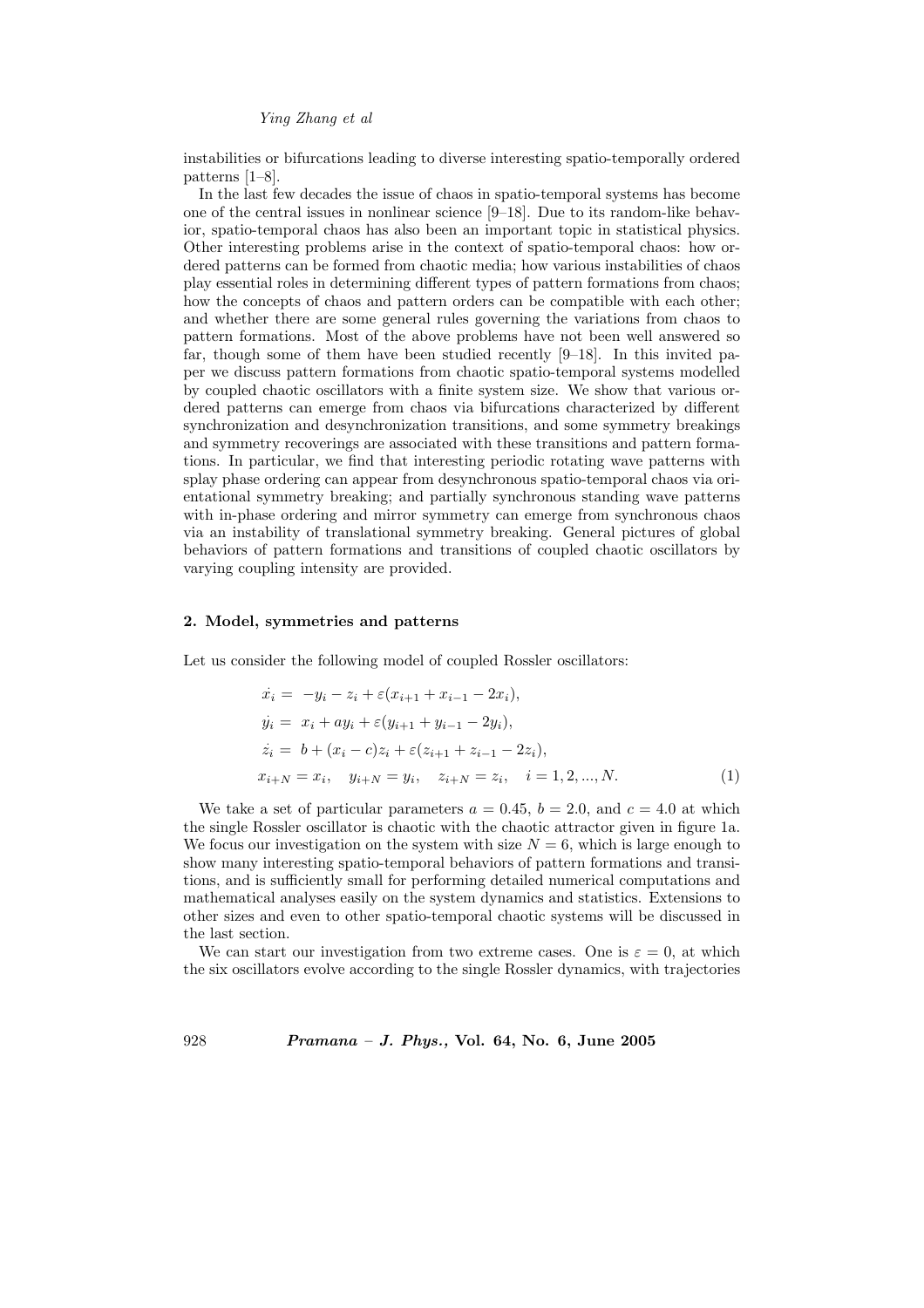

**Figure 1.** Simulations of eq. (1) for  $a = 0.45$ ,  $b = 2.0$ ,  $c = 4.0$  and  $N = 6$ . The same parameters are used in all the following figures unless specified otherwise. The numbers in the figures indicate the positions of the given oscillators at an arbitrary instant. (a)  $\varepsilon = 0$ . All the six oscillators share the same chaotic attractor with randomly distributed phases. (b)  $\varepsilon = 0.12 > \varepsilon_c = 0.111$ . All the six oscillators have identical attractor and asymptotically synchronous trajectory. (c) The largest three Lyapunov exponents plotted vs.  $\varepsilon$ . Computations for different εs are performed from different randomly chosen initial conditions. (d)  $\varepsilon = 0.085$ . A stable periodic rotating wave pattern with splay phase distribution  $\mathbf{r}_{i+1}(t) = \mathbf{r}_i(t + T/6)$ . T is the period of the motion. (e)  $\varepsilon = 0.085$ . A stable periodic partially synchronous standing wave pattern with in-phase angle distribution and mirror symmetry. Sites 1 and 5 (2 and 4) have an identical trajectory. The trajectories of site 3, pair  $(1, 5)$ , pair  $(2, 4)$ , and 6 are different. Sites 1, 2, 4, and 5 have identical orbit, and sites 3 and 6 have a same orbit too. Sites 3 and 6 play the role of the axis for the mirror symmetry. Note, figures 1d and 1e are obtained for identical system parameters but with different initial conditions.

independent (desynchronous) of each other (figure 1a). The other is  $\varepsilon > \varepsilon_c = 0.111$ , at which all the six oscillators follow again the single Rossler dynamics, with all the six trajectories fully synchronous with each other (figure 1b). It is interesting to note that both the completely synchronous state at  $\varepsilon > \varepsilon_c$  and the completely desynchronous state at  $\varepsilon = 0$  satisfy full spatial symmetry in the sense that the system behavior is invariant for any exchanges  $i \rightleftharpoons j, i, j = 1, 2, ..., 6$  and both states are regarded to be completely symmetric. However, the natures of symmetries of the two states are essentially different. For the synchronous state we have

$$
\mathbf{r}_i(t) = \mathbf{r}_j(t), \quad i, j = 1, 2, ..., 6; \; \mathbf{r}_i(t) = (x_i(t), y_i(t), z_i(t)), \tag{2}
$$

i.e., the full symmetry is satisfied exactly at any time while for the desynchronous state we have

 $\mathbf{r}_i(t) \neq \mathbf{r}_j(t),$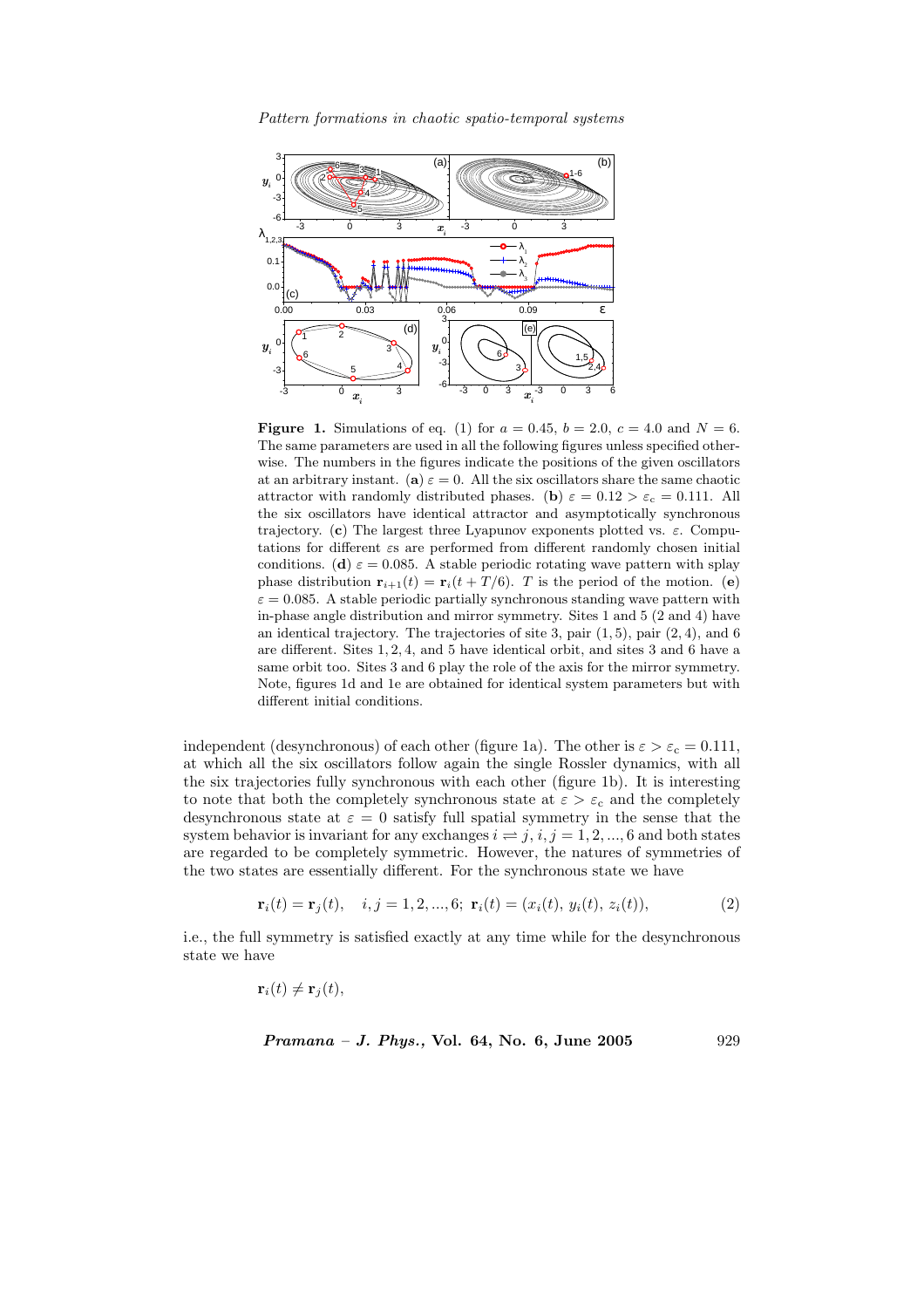$$
\langle A(\mathbf{r}_i(t)) \rangle = \langle A(\mathbf{r}_j(t)) \rangle, \quad i, j = 1, 2, ..., 6,
$$

$$
\langle A(\mathbf{r}_i(t)) \rangle = \lim_{T \to \infty} \frac{1}{T} \int_0^T A(\mathbf{r}_i(t)) dt,
$$
 (3)

where  $A(\mathbf{r}_i(t))$  is an arbitrary function of the system variables of the *i*th site. We call eq. (2) a dynamical symmetry and eq. (3) a statistical symmetry.

Equations (2) and (3) define full dynamical and statistical symmetries, respectively, consisting of various partial symmetries. In this paper we are interested in the following three kinds of symmetries.

- (i) Translational symmetries: The system behaviors remain unchanged when they are viewed from site i and site  $i + m$ , i,  $m = 1, 2, ..., 6$ .
- (ii) Mirror symmetry: The system behaviors remain unchanged when they are viewed from site  $i + m$  and site  $i - m$ ,  $i, m = 1, 2, ..., 6$  with i being a fixed mirror axis.
- (iii) Orientational symmetry: The system behaviors are identical when they are viewed from clockwise and anticlockwise orientations.

All partial symmetries (i)–(iii) can also be classified as dynamical symmetries and statistical symmetries as we do in eqs  $(2)$  and  $(3)$ . It is obvious that both the completely synchronous state ( $\varepsilon > \varepsilon_c$ ) and completely desynchronous state ( $\varepsilon = 0$ ) satisfy all the symmetries (i)–(iii).

The dynamical and statistical behaviors of system (1) are very rich and interesting in the coupling region  $0 < \varepsilon < \varepsilon_c$ . In figure 1c we plot the three largest Lyapunov exponents from arbitrary initial conditions, and the plots look rather complicated. In figures 1d and 1e we show the asymptotic patterns of the system, starting from two arbitrarily chosen initial conditions, for coupling  $\varepsilon = 0.085$ . Spatially well-ordered and temporally periodic patterns are observed. A significant point is that both patterns have different partial symmetries. The former (rotating wave,  $\mathbf{r}_{i+1}(t) = \mathbf{r}_i(t + \frac{T}{6})$  with T being the period of the system,  $i = 1, 2, ..., 6$ ) keeps the translational symmetry but breaks the orientational and mirror symmetries, and the latter (partially synchronous standing wave,  $\mathbf{r}_1(t) = \mathbf{r}_5(t)$ ,  $\mathbf{r}_2(t) = \mathbf{r}_4(t)$ , with sites 3 and 6 being the mirror axis) keeps the mirror and orientational symmetries but breaks the translational symmetry. It is interesting to ask how the essentially different ordered patterns of figures 1d and 1e can emerge from spatio-temporal chaos. In §§3 and 4 we study these problems by varying  $\varepsilon$  from the region near  $\varepsilon = 0$  to the region  $\varepsilon > \varepsilon_c$ .

# 3. Variations from desynchronous chaos and emergence of rotating wave patterns

In figure 2a we plot again the three largest Lyapunov exponents  $\lambda_1 \geq \lambda_2 \geq \lambda_3$  by using the following plotting approach. We start from the computation for  $\varepsilon = 0$ , and increase  $\varepsilon$  in steps of size  $\Delta \varepsilon = 0.001$ . For each  $\varepsilon$  we run eq. (1) by taking the ending state for the previous  $\varepsilon$  as the initial condition for the current coupling, i.e., we pursue the branch of variation starting from the high-dimensional spatio-temporal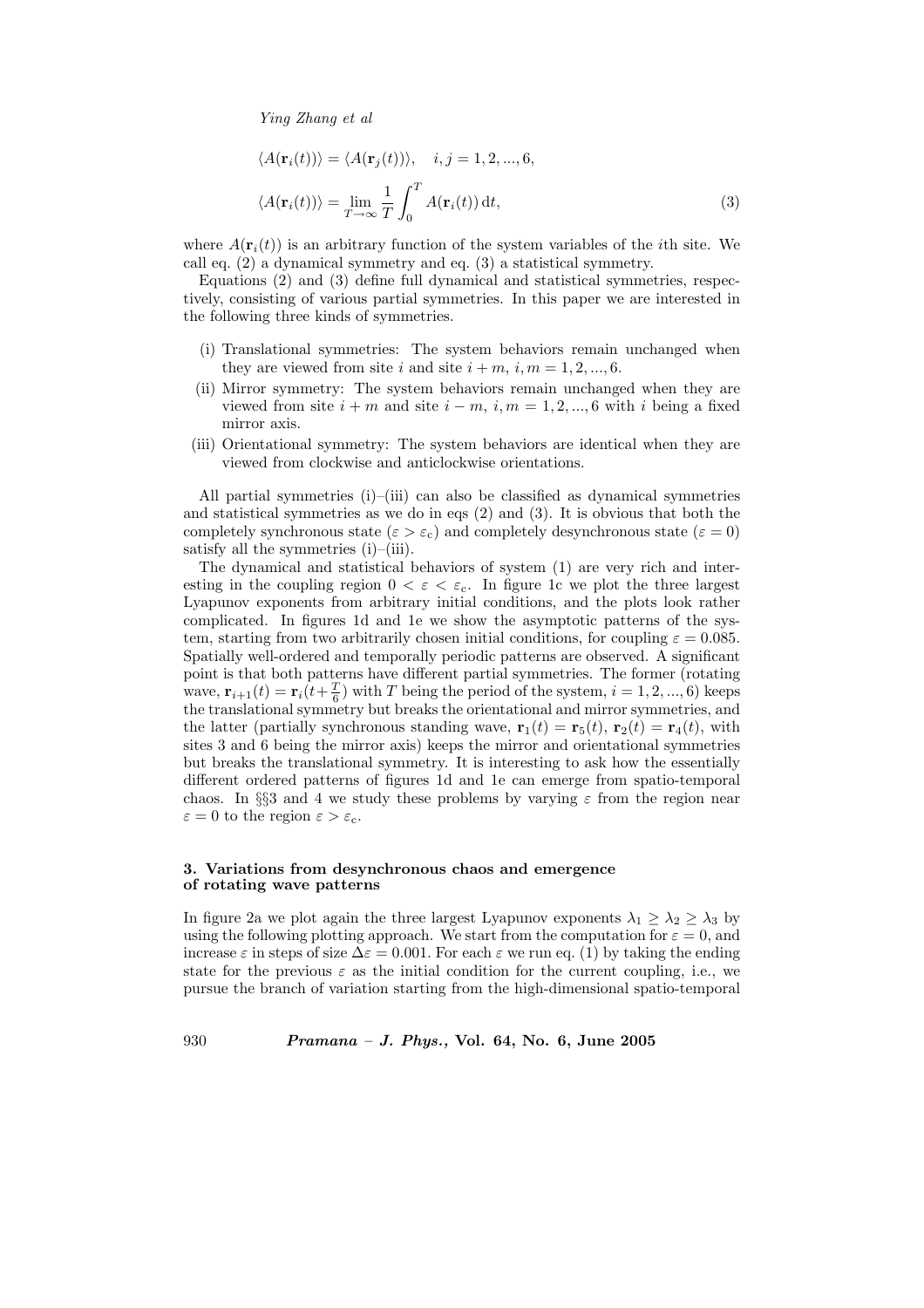



**Figure 2.** The variations of the system state by continuously increasing  $\varepsilon$ from 0. (a) The three largest Lyapunov exponents. After  $\varepsilon > \varepsilon_R = 0.09$ , this branch jumps to the branch of figure 3a. (b) Disordered chaos  $(C<sub>D</sub>)$ for  $\varepsilon = 0.005$ . (c) Chaotic rotating wave with splay phase ordering  $(C_{\rm R})$ ,  $\varepsilon = 0.014$ . (d) Quasi-periodic rotating wave  $(Q_R)$ ,  $\varepsilon = 0.04$ , which transits to the periodic rotating wave of figure 1d by further increasing  $\varepsilon$ . (e)  $\Delta \phi$  defined in eq. (7) plotted vs.  $\varepsilon$ . A phase transition from random phase  $\Delta \phi = 0$  to splay phase  $\Delta \phi = 2\pi/6$  is observed around  $\varepsilon_0 \approx 0.012$ .

chaos of  $\varepsilon = 0$ . Now, the behavior of figure 2a is considerably simpler than that of figure 1c, showing a clear tendency of decreasing chaoticity and increasing spatial ordering with an increase of  $\varepsilon$ .

In figure 2a the notation  $C_D$  represents disordered chaos; and  $C_R$ ,  $Q_R$  and  $P_R$ represent chaotic, quasi-periodic, and periodic rotating waves, respectively. All these patterns emerge one after the other as  $C_{\text{D}} \to C_{\text{R}} \to Q_{\text{R}} \to P_{\text{R}}$  in the course of increasing  $\varepsilon$ , through successive phase transitions and bifurcations. The asymptotic trajectories of these characteristically different states are shown in figures 2b–2d and figure 1d. In figure 2b, the  $C<sub>D</sub>$  state is chaotic in time and disordered in space. In the  $C_R$  state of figure 2c the phases of the six oscillators are well-ordered though the state is still chaotic. The  $C_R$  state can vary from high-dimensional chaos (with six positive Lyapunov exponents) to low-dimensional chaos (with a single positive Lyapunov exponent) by increasing  $\varepsilon$ . In figure 2d, the  $C_R$  state transits, by passing some complicated bifurcations in a small parameter window, to a state  $Q<sub>R</sub>$  quasi-periodic in time and phase ordered in space. This quasi-periodicity is replaced by a periodic rotating wave state  $P_R$  (figure 1d) by further increasing  $\varepsilon$ .

Figure 2 shows transitions: disordered chaos  $\rightarrow$  splay phase ordered chaos  $\rightarrow$ splay phase ordered quasi-periodicity  $\rightarrow$  splay phase ordered periodicity, among which we are familiar with the last two transitions while the first phase transition is new and significant. This transition shows how spatial order can appear from disorder through spontaneous orientational symmetry breaking. To show this transition we define phase angle of a site as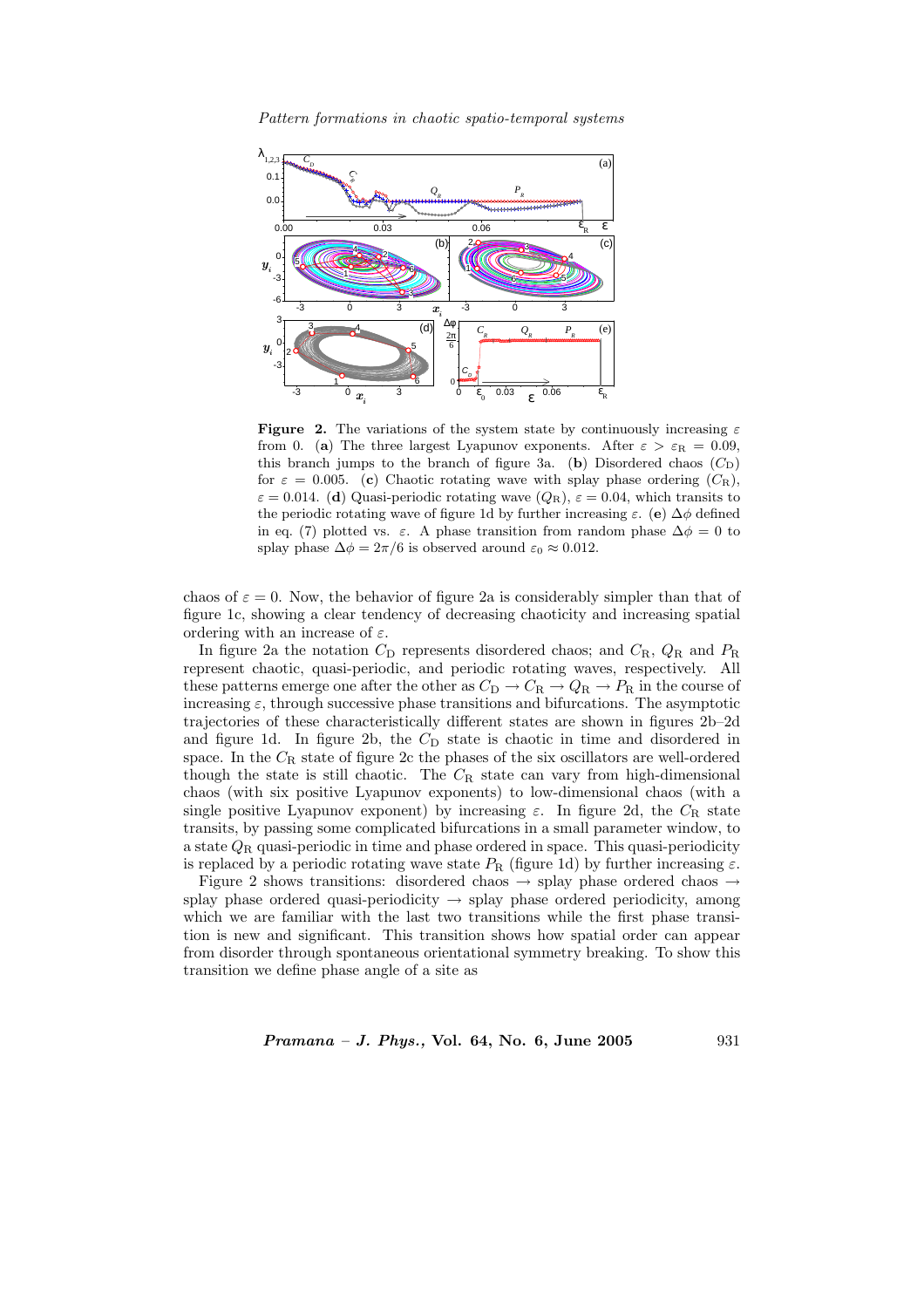$$
tg \phi_i(t) = \frac{y_i(t)}{x_i(t)}.\tag{4}
$$

By setting  $\phi_1 = 0$  and computing

$$
\Delta \phi_{i,i+1} = \lim_{n \to \infty} \frac{1}{n} \sum_{m=1}^{n} \Delta \phi_{i,i+1}(m),
$$
  

$$
\Delta \phi_{i,i+1}(m) = \phi_{i+1}(m) - \phi_i(m),
$$
 (5)

where  $\phi_i(m)$  is the phase angle of the *i*th oscillator at time  $m\Delta t$ ,  $\Delta t$  is the time interval between successive measurements which is chosen to be 0.1.  $\Delta \phi_{i,i+1}(m)$ takes values in  $(-\pi, \pi)$ , and this uniquely determines  $\Delta \phi_{i,i+1}$ . In figure 2e we plot  $\Delta \phi = |\Delta \phi_{1,2}|$  vs.  $\varepsilon$ . We find  $\Delta \phi = 0$  in the  $C_{\text{D}}$  state and

$$
\Delta \phi = \frac{2\pi}{6} \tag{6}
$$

for all  $C_R$ ,  $Q_R$  and  $P_R$  states. A spatial state, satisfying the condition  $\Delta \phi = 2\pi k/N$ , with  $k$  a nonzero integer and  $N$  the system size, is called a splay phase state. Two interesting points are found in figure 2e. First, there is indeed a phase transition at  $\varepsilon = \varepsilon_0 \approx 0.012$  characterized by the sudden change from  $\Delta \phi = 0$  (random phase) to  $\Delta \phi = 2\pi/6$  (splay phase ordering). Second, from the point view of space symmetry, the  $C_{\rm D}$  state has complete symmetry (in the sense of statistics) while  $C_{\rm R}$ ,  $Q_{\rm R}$  and  $P_{\rm R}$  states possess splay phase ordering and orientational symmetry breaking. The spatial order and symmetry breaking observed in figure 1d originates early at the phase transition from  $C_D$  chaos to  $C_R$  chaos. On the contrary, transitions from  $C_{\rm R}$  chaos to  $Q_{\rm R}$  quasi-periodicity and then to  $P_{\rm R}$  periodicity change the temporal behavior of the system state only, but not essentially the spatial ordering.

The mechanism underlying the emergence of the splay phase ordering transition at  $\varepsilon_0$  can be well-understood, based on the competition of two facts, chaos and coupling. Chaos always has a tendency to make phase distributions of different oscillators random, while mutual coupling is in favor of certain phase orders. Mutual coupling in eq. (1) provides a gradient force yielding an effective potential, which can be heuristically written as

$$
H(\phi) \approx \sum_{i=1}^{N} \frac{1}{2} \varepsilon r^2 \left[ (\sin \phi_{i+1} - \sin \phi_i)^2 + (\cos \phi_{i+1} - \cos \phi_i)^2 \right]
$$
  

$$
\approx \varepsilon r^2 \left[ N - \sum_{i=1}^{N} \cos \Delta \phi_{i,i+1} \right],
$$
  

$$
x_i(t) = r_i \cos \phi_i(t), \quad y_i(t) = r_i \sin \phi_i(t), \quad r^2 \approx r_i^2, \quad i = 1, 2, ..., N.
$$
 (7)

In eq. (7) we neglect the amplitude fluctuations and the fluctuation of the  $z_i$  variables. The gradient force intends to bring the oscillators to certain phase distributions determined by the minima of the potential (7). It is easy to show that at the phase distributions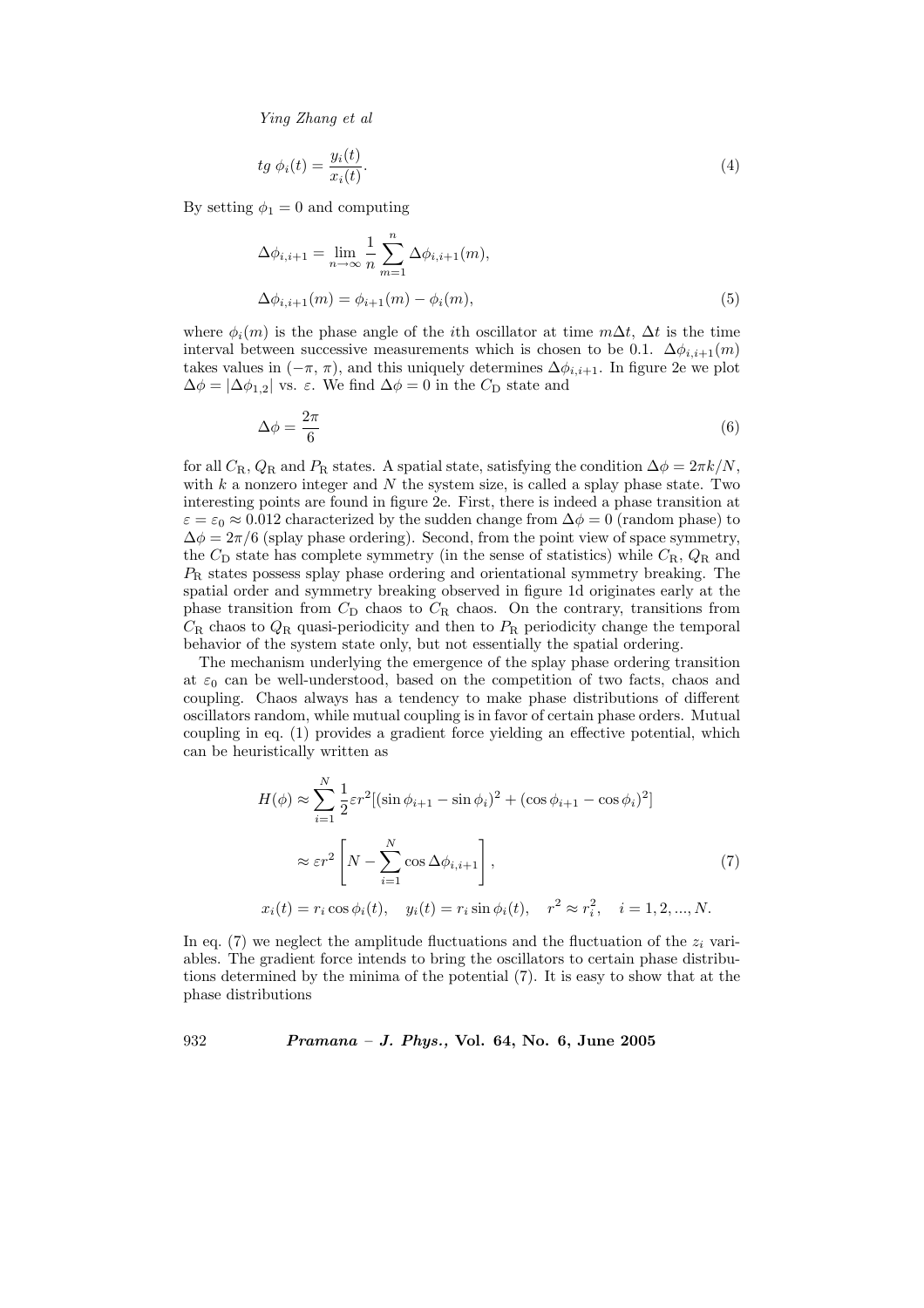Pattern formations in chaotic spatio-temporal systems

$$
\Delta \phi_{2,1} = \Delta \phi_{3,2} = \dots = \Delta \phi_{n,n+1} = \Delta \phi = \frac{2\pi k}{N}, \ \ |k| = 0, 1, 2, \dots, \le N/2
$$
\n(8)

the potential  $H(\phi)$  has extrema  $(\frac{\partial H}{\partial \phi_i} = 0)$ , and the necessary and sufficient condition for any such extrema to be minima is

$$
\cos \Delta \phi > 0, \quad \Delta \phi < \frac{\pi}{4}.
$$
\n(9)

Now the picture of how the rotating wave of figure 1d appears through the orientational symmetry breaking and various bifurcations becomes clear. For very small  $\varepsilon$  ( $\varepsilon < \varepsilon_0$ ) chaos dominates, producing random phase distribution  $\Delta \phi = 0$ . As the coupling increases the potential basins of eqs (8) and (9) increase their attracting intensions. The transition point  $\varepsilon = \varepsilon_0$  is determined by the balance of the effects of chaotic randomizing and coupling ordering of the most favorable basin. It is emphasized that the in-phase state  $k = 0$ ,  $\Delta \phi = 0$  always satisfies the conditions of eqs (8) and (9). However, this state requires too strict a synchronization condition, and needs large coupling to balance the chaotic randomizing effect. For small  $\varepsilon$ , one always first finds the splay phase state with  $\Delta \phi \neq 0$  if eqs (8) and (9) can be satisfied for some nonzero  $k$ s. This is why the rotating wave (if it exists) can be found only in the branch starting from  $\varepsilon = 0$ .

### 4. Variations from synchronous chaos and emergence of partially synchronous standing wave patterns

By varying  $\varepsilon$  from 0 to  $\varepsilon_R$  we cannot find the pattern of figure 1e. For further exploring the dynamical behavior of system (1) we vary  $\varepsilon$  from the completely synchronous state. In figure 3a we do exactly the same as in figure 2a by decreasing  $\varepsilon$ from  $\varepsilon_c$  (some small noise is applied to test the stability of the synchronous state). The Lyapunov spectra in figure 3a are again different from figure 1c. Therefore, we find two different branches of pattern transition sequences, one is demonstrated by increasing  $\varepsilon$  from 0 (figure 2a) which is stopped at  $\varepsilon = \varepsilon_R = 0.090$ , and the other by decreasing  $\varepsilon$  from  $\varepsilon_c$  (figure 3a) which is ended at  $\varepsilon = \varepsilon_L = 0.056$ . At  $\varepsilon_R$  ( $\varepsilon_L$ ) the branch of figure 2a (figure 3a) jumps to the branch of figure 3a (figure 2a) for  $\varepsilon > \varepsilon_R$  ( $\varepsilon < \varepsilon_L$ ). In figure 3a, the motions CSC, PSC, PSP, and PSQ represent the Completely Synchronous Chaotic state (as figure 1b), Partially Synchronous Chaotic state, Partially Synchronous Periodic state (i.e., standing wave, as figure 1e), and Partially Synchronous Quasi-periodic state, respectively.

In figure 3a the variations from CSC of figure 1b to PSP of figure 1e are clearly shown. As  $\varepsilon$  decreases below  $\varepsilon_c$ , the CSC state becomes unstable via a long-wave  $(k = 1)$  instability. Slightly below  $\varepsilon_c$  the system should be replaced by a desynchronous state of mode  $k = 1$  which is closest to the CSC state. The only state having such properties is a partially synchronous chaotic state with mirror symmetry. This is the case observed in figures 3b and 3c where an interesting mirror symmetric structure of abcbad emerges. The oscillators of 1–6 perform four distinctive chaotic trajectories  $a(t)$  (sites 1 and 5),  $b(t)$  (sites 2 and 4),  $c(t)$  (site 3) and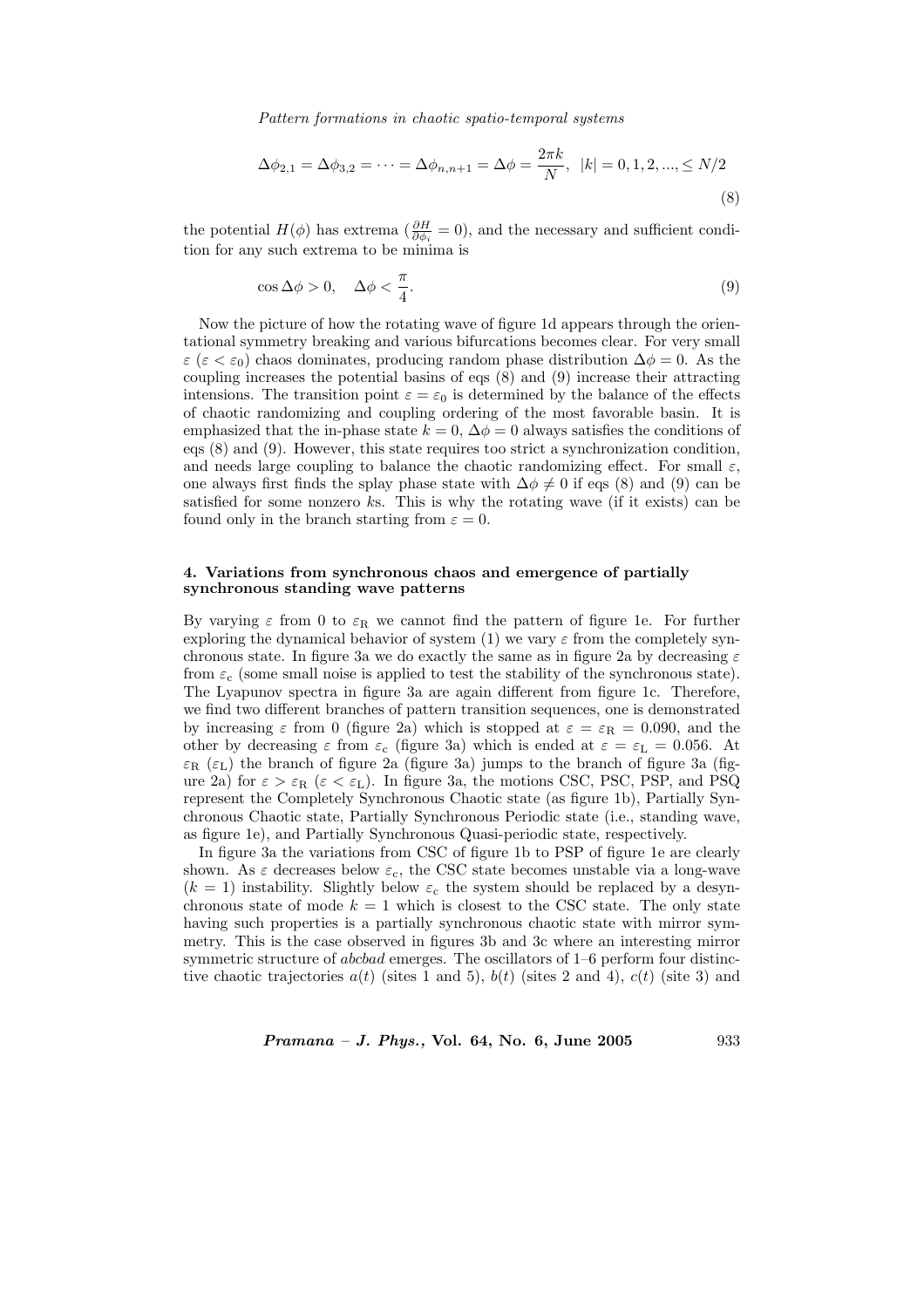$d(t)$  (site 6), respectively. The two pairs of sites  $(1, 5)$  and  $(2, 4)$  take identical trajectories, i.e., keep pair chaos synchronizations after the full synchronization breaks at  $\varepsilon_c$ .

In figures 3b and 3c, sites 3 and 6 play a role of mirror symmetry axis in the ring of coupled oscillators. From CSC of figure 1b to PSP of figures 3b and 3c we observe a bifurcation from homogeneous chaos synchronization with full symmetry to structured partially synchronous chaos with partial (mirror) symmetry, and translational symmetry breaks in this transition. From figures 3b and 3c to figure 1e the PSC chaotic state transits to the PSP partially synchronous periodic standing wave state through a tangent bifurcation. This bifurcation changes the temporal behavior of the state only, but does not affect the spatial order and symmetry structure.

To conclude the discussion of §§3 and 4 two new and significant points should be emphasized. First, in both variations from the chaotic states of figures 1a and 1b to the regular and periodic patterns of figures 1d and 1e, we find that the symmetry breakings and spatial orderings emerge not at the transitions from chaos to periodicity but at the transitions from chaos to chaos (i.e., disordered desynchronous chaos to splay phase ordered desynchronous chaos in figure 2c associated with orientational symmetry breaking, and full synchronous chaos to partial synchronous chaos in figure 3b associated with translational symmetry breaking). Second, in the variation branch of figure 2a we find  $\Delta \phi = 2\pi/6$  for all splay phase states, while in the branch of figure 3a we find uniquely in-phase states  $\Delta \phi = 0$ , which will be shown and further discussed in the next section.



**Figure 3.** The variations of the system state by decreasing  $\varepsilon$  from  $\varepsilon_c$ . (a) The same as figure 2a with  $\varepsilon$  decreased. After  $\varepsilon < \varepsilon_L = 0.056$ , this branch jumps to the branch of figure 2a. (b), (c)  $\varepsilon = 0.098$ . The partially synchronous chaotic pattern with in-phase ordering and mirror symmetry, which transits to the periodic standing wave figure 1e with spatial ordering and symmetry structure unchanged.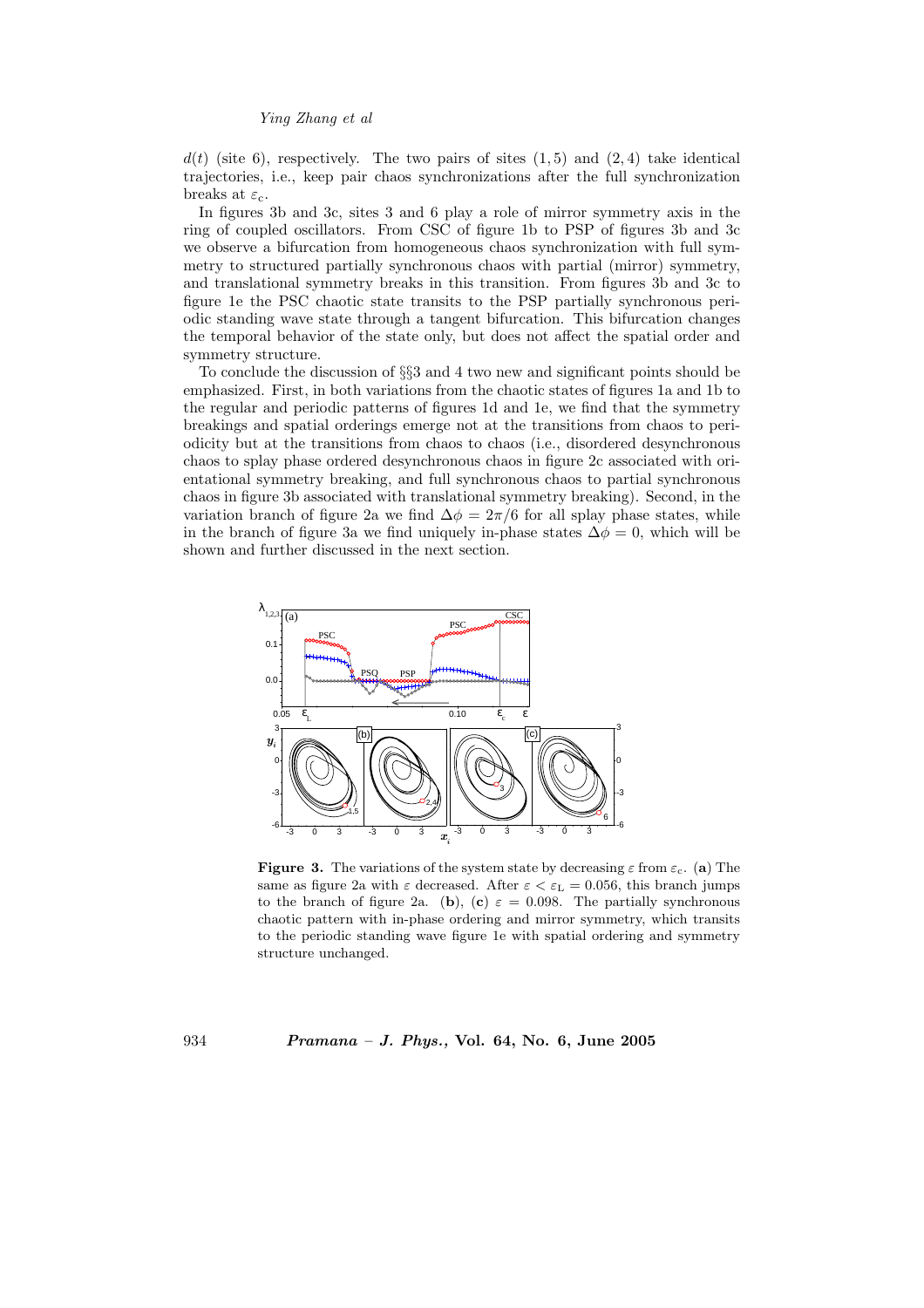# 5. Global picture of pattern formations and transitions in coupled chaotic oscillators

Though the behavior in figure 1c looks rather complicated, the general features of pattern formations and pattern transitions by varying  $\varepsilon$  are clearly understood from the discussions of the above two sections. To better understand the general features of state variations, we plot, in figure 4a,  $\Delta \phi$  vs.  $\varepsilon$  for both variations of increasing  $\varepsilon$  from 0 (arrows to right) and decreasing  $\varepsilon$  from  $\varepsilon_c$  (arrows to left). It is remarkable that the complicated variations of the three Lyapunov exponents in figure 1c is now replaced by the considerably simpler hysteresis loop of the phase angle distributions, from which the global picture of bifurcations and the structure of pattern formations in six coupled chaotic oscillators can be fully understood. The new and essential points in figure 4a can be summarized as follows:

(i) By increasing  $\varepsilon$  from 0, one first find desynchronous high-dimensional chaos with random phase distribution ( $\Delta \phi = 0$ ) for small ( $\varepsilon < \varepsilon_0$ ) coupling. As  $\varepsilon$ increases over the critical value  $\varepsilon_0$ , the disordered and desynchronous chaos transits to another type of desynchronous chaos with spatial ordering having average equal phase shift  $2\pi/6$  between neighboring oscillators, associated with an orientational symmetry breaking. This is a novel kind of chaotic phase synchronization, and this transition creates the so-called splay phase structure serving as the original reason for the emergence of the periodic rotating wave pattern of figure 1d. This splay phase chaos can further bifurcate to splay phase quasi-periodic and then splay phase periodic (rotating wave) states with the spatial ordering unchanged (the upper branch of figure 4a).



Figure 4. (a) Average phase difference between adjacent oscillators,  $\Delta \phi$ , plotted vs  $\varepsilon$ .  $N = 6$ . (b) The same as (a) with system size  $N = 5$ . (c) The same as (a) with  $N = 4$ . Splay phase state, rotating wave and hysteresis loop no longer exist for  $N \leq 4$ . (d) The same as (a) with  $N = 14$ . Two hysteresis loops indicate coexistence of two splay phase modes  $k = 1$  (middle branch of  $\Delta \phi = 2\pi/14$  and  $k = 2$  (upper branch of  $\Delta \phi = 4\pi/14$ ).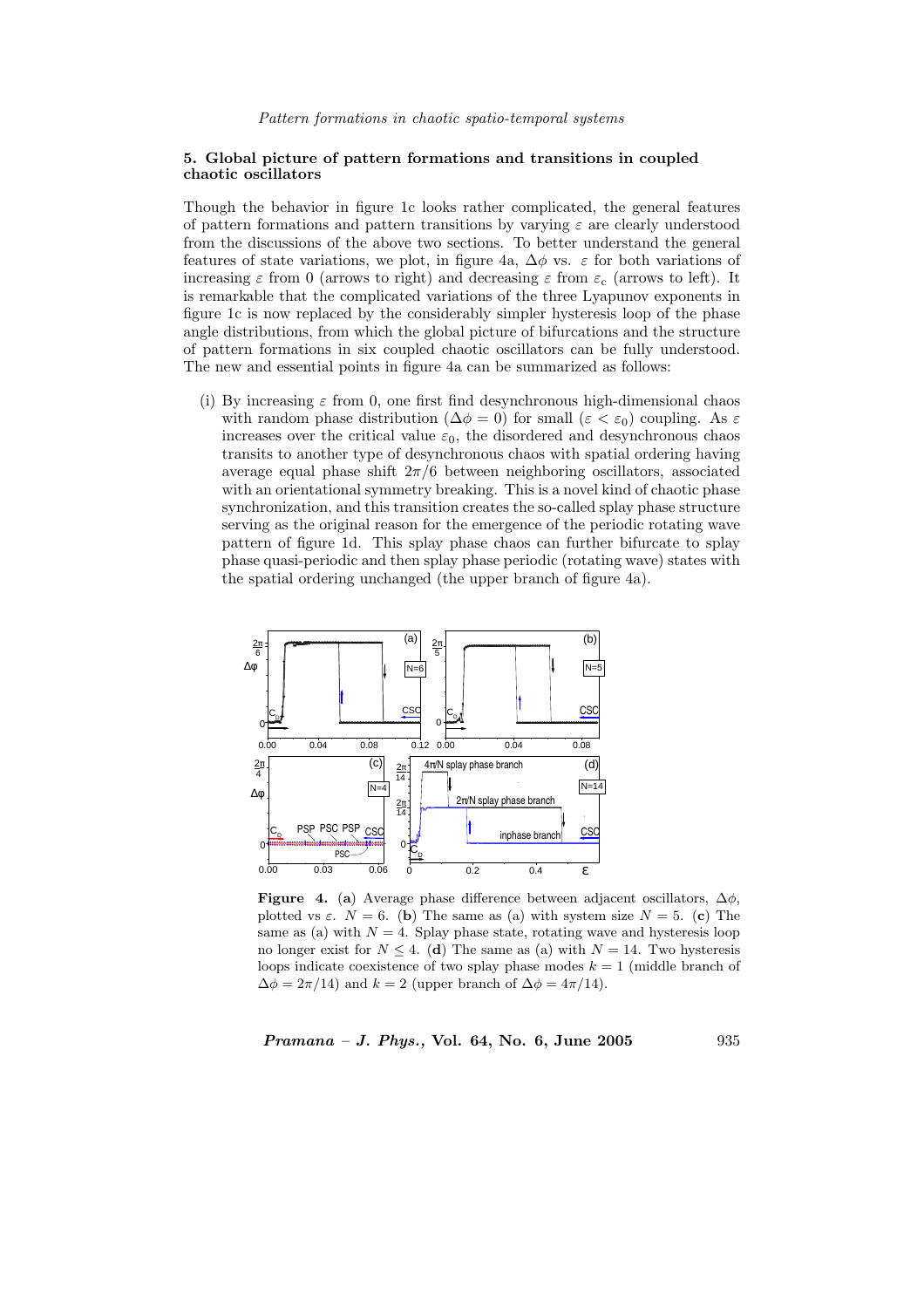- (ii) By decreasing  $\varepsilon$  from  $\varepsilon_c$ , the synchronous chaos desynchronizes to inhomogeneous chaos with partial synchronization determined by a spatial structure of mirror symmetry with a mirror axis spontaneously appearing via translational symmetry breaking. This partially synchronous chaos can further bifurcate to partially synchronous quasi-periodic and periodic patterns with again the spatial ordering of mirror symmetry (together with the fixed mirror axis) unchanged. All states in this branch (lower branch indicated by left arrows) have angle relation  $\Delta \phi = 0$ , the so-called in-phase angle distributions. It is emphasized that the in-phase state of PSC and the disordered phase state  $\Delta \phi = 0$  for  $\varepsilon < \varepsilon_0$  are different in nature. In the former case chaotic phase locking yields the in-phase synchronization of  $\Delta \phi = 0$  while in the latter case randomly distributed phases cause  $\Delta \phi = 0$ .
- (iii) The upper branch (the lower branch) is ended at  $\varepsilon = \varepsilon_R$  ( $\varepsilon = \varepsilon_L$ ). As  $\varepsilon$ increases (decreases) over  $\varepsilon_R$  ( $\varepsilon_L$ ), the upper branch (lower branch) jumps to the lower branch (upper branch) through a first-order phase transition. It is interesting to note that at the transition from one branch to the other, the state changes its multiple symmetries simultaneously (at  $\varepsilon_R$  translational and mirror symmetry breakings and orientational symmetry recovering, and the opposite at  $\varepsilon_L$ ), and these transitions should be of the first order leading to the hysteresis loop since, generically, no continuous transition can exchange multiple symmetries at a single bifurcation point. However, all transitions and bifurcations within a same branch change one kind of spatial symmetry or do not change spatial symmetry, and they can be of the second order without difficulty.

Some general conclusions about the behavior of figure 4a can be drawn. First, from the theory of eqs  $(7)-(9)$ , the features of figure 4a may be observed for all system sizes of  $N > 5$ . In figure 4b we do the same as figure 4a with  $N = 5$ , and find similar behaviors like figure 4a. Second, from eq. (9), the splay phase states and rotating wave solutions cannot exist for  $N \leq 4$ . Consequently, the hysteresis loop between the in-phase and splay phase branches does not exist for systems with  $N < 5$ . In figure 4c we plot  $\Delta \phi$  vs.  $\varepsilon$  for  $N = 4$ , where the absence of the whole splay phase branch and the hysteresis fully confirms the prediction of eq. (9). Therefore,  $N = 5$ is the minimum number of oscillators allowing rotating wave solution of figure 1d. Third, from eqs (8) and (9) multiple hysteresis loop may be observed for  $N > 8$ since different splay phase states,  $2\pi k/N$  for  $k = 1, 2, \dots$ , may be stable with the condition  $(2\pi k/N) > (\pi/2)$  satisfied. In figure 4d we do the same as in figure 4a with  $N = 14$ ; now the multiple hysteresis loops verify the coexistence of bistable splay phase patterns of  $k = 1$  and  $k = 2$ . The lower branch ( $\Delta \phi = 0$ , arrows to the left) represents in-phase patterns, which may be chaotic, quasi-periodic and periodic and may be completely synchronous ( $\varepsilon > \varepsilon_c$ ) and partially synchronous with mirror symmetry ( $\varepsilon_L < \varepsilon < \varepsilon_c$ ); the middle branch ( $\Delta \phi = 2\pi/14$ ) and the upper branch  $(\Delta \phi = 4\pi/14)$  represent modes  $k = 1$  and  $k = 2$  splay phase patterns, respectively. Again we find the disordered spatio-temporal chaos ( $\varepsilon < \varepsilon_0$ ) first transits to splay phase chaotic states (both  $k = 1$  and  $k = 2$ ), and these splay phase orderings finally lead to periodic rotating wave patterns of  $k = 1$  and  $k = 2$  by further increasing  $\varepsilon$ .

We have investigated many other chaotic spatio-temporal systems, and found that the bifurcation and pattern formation pictures of figures 2–4 exist commonly in